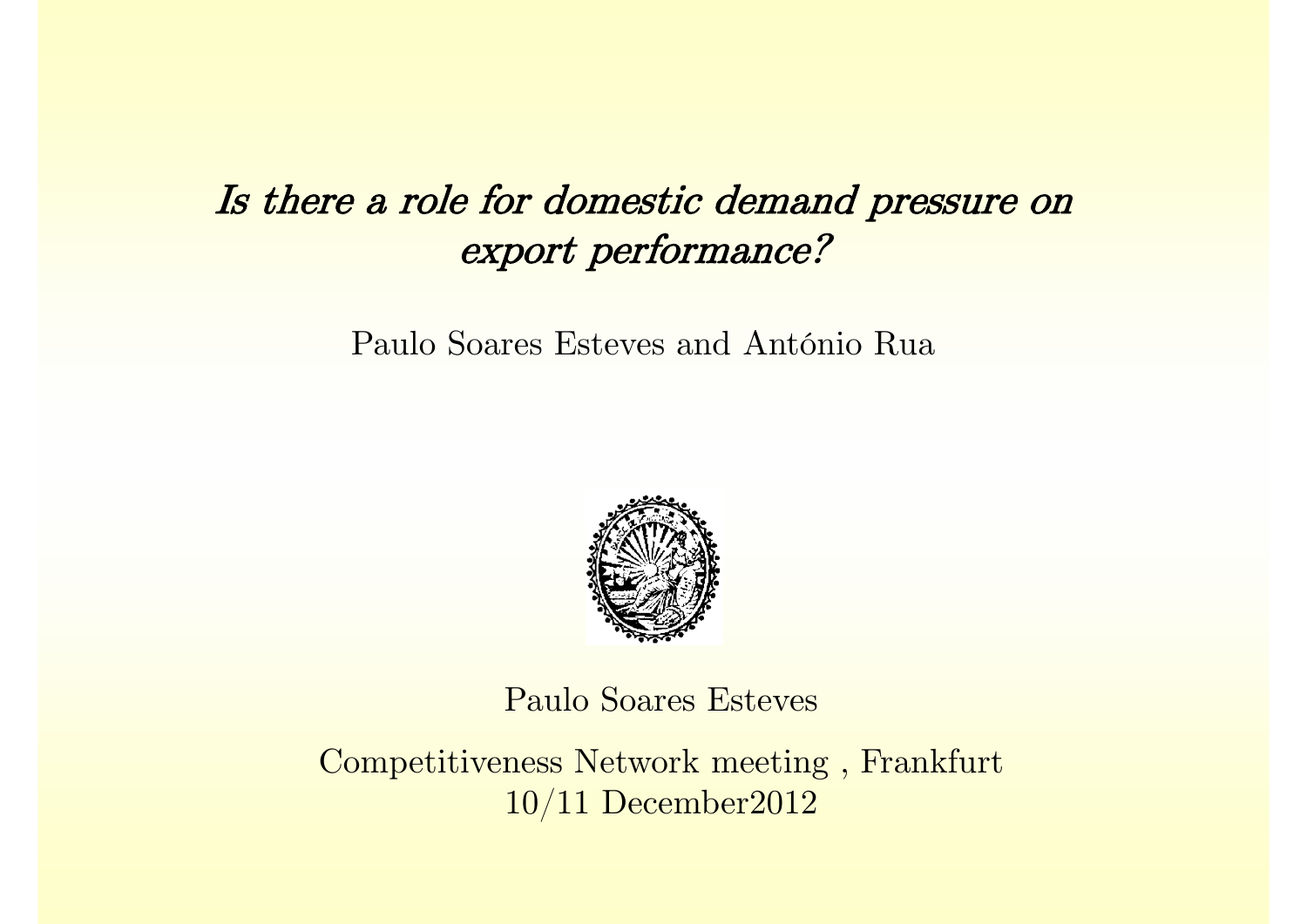# Outline of the presentation

### 1. Two main motivations

- Economic literature
- -Recent evolution of Portuguese exports market shares

### $2. \quad \mathrm{Main} \ \mathrm{results}$

-Domestic demand have a negative effect on export performance

 This effect is asymmetric, being stronger when domestic demand is falling

## 3. Hints for future work

- Relevant for other countries?
- Try to confirm these results with micro data when available.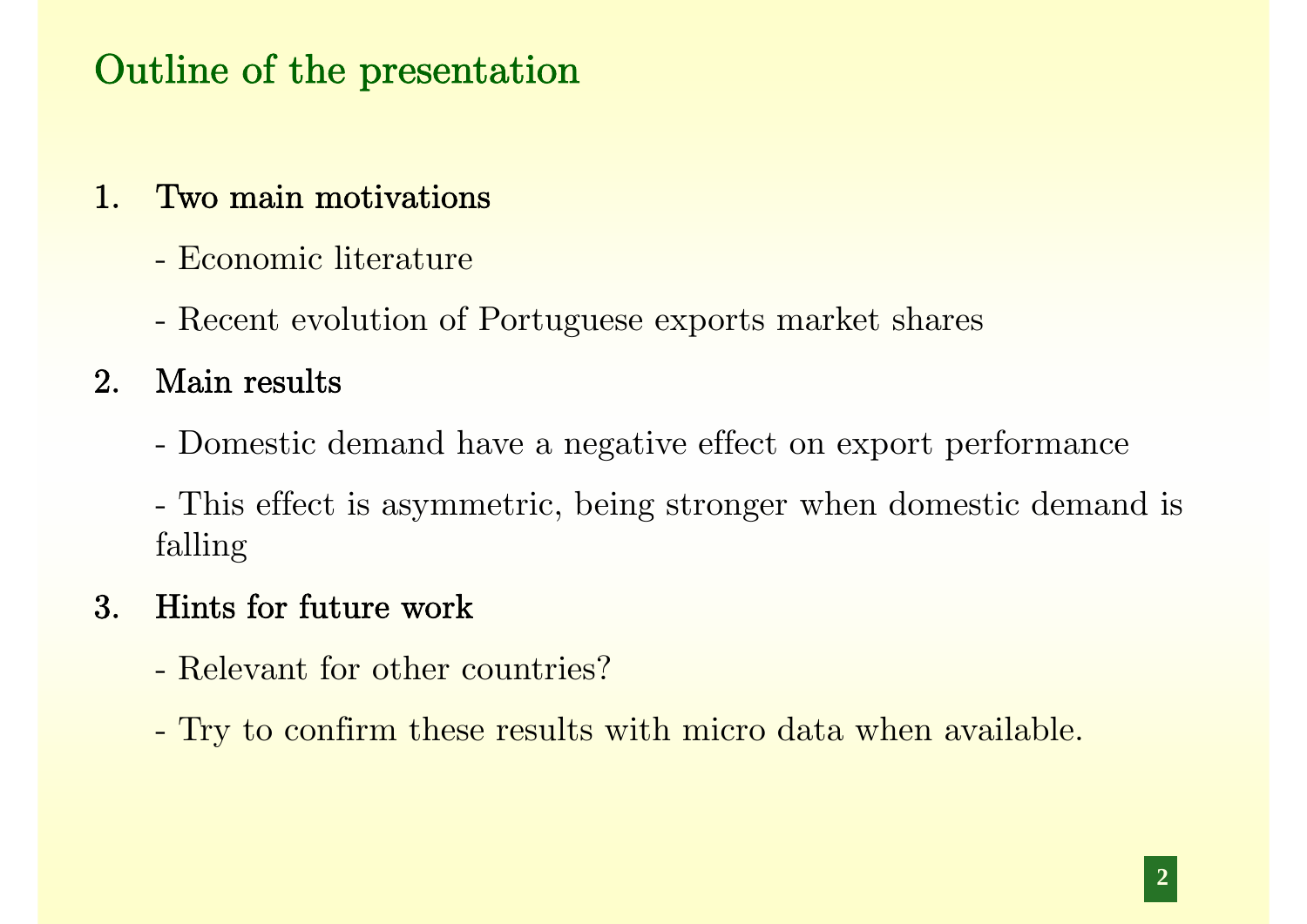#### 1.1 Recent economic literature findings

Fact 1 - In the past, several papers have tried to include supply side effects when modelling exports, including domestic demand to explain the behaviour of exports:

Seminal references include Ball et al. (1966), Artus (1970, 1973).

- (i) Inflationary pressures
- (ii) Constraints on utilization capacity

(iii) Substitutability between domestic and foreign markets (exports as an excess supply function as in traditional international trade theory)

(iv) Investment oriented towards the more dynamic market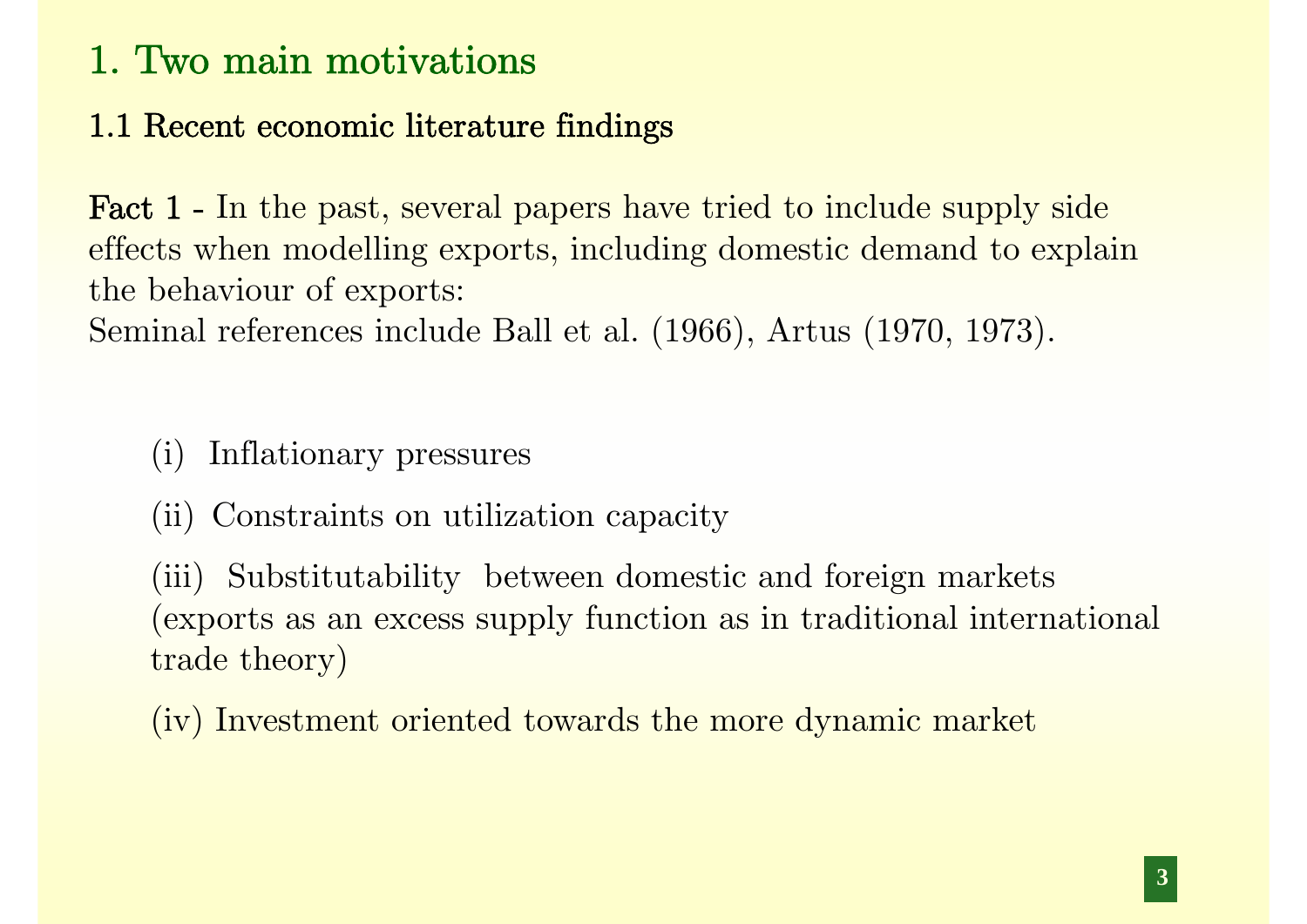basically the demand 1. Two main motivations

#### 1.1 Recent economic literature findings

Fact 2 – In spite of those results, exports continue to be modelled considering side.

 $E = 1.D^* + \alpha RER$ 

Fact 3 – Recent findings from microeconomics at firm level, for example.

 substitution between domestic and foreign sales [e.g. Vannoorenberghe (2012, JIE)]

 the existence of sunk costs could explain some persistent in exporter status

[Impullitti, Irarrazabal and Opromolla (2012, JIE forthcoming)]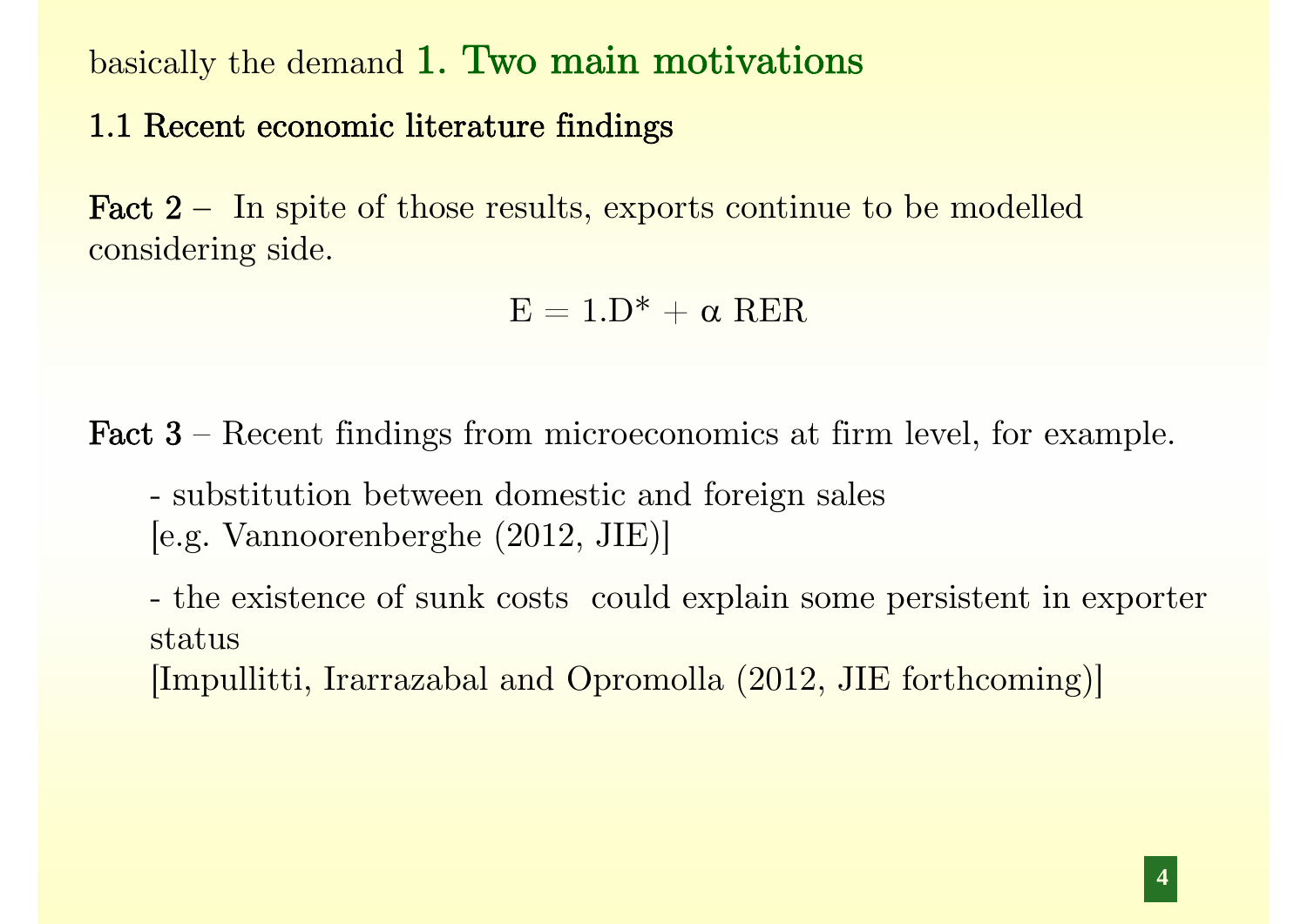#### 1.2 Recent evolution of Portuguese exports market shares



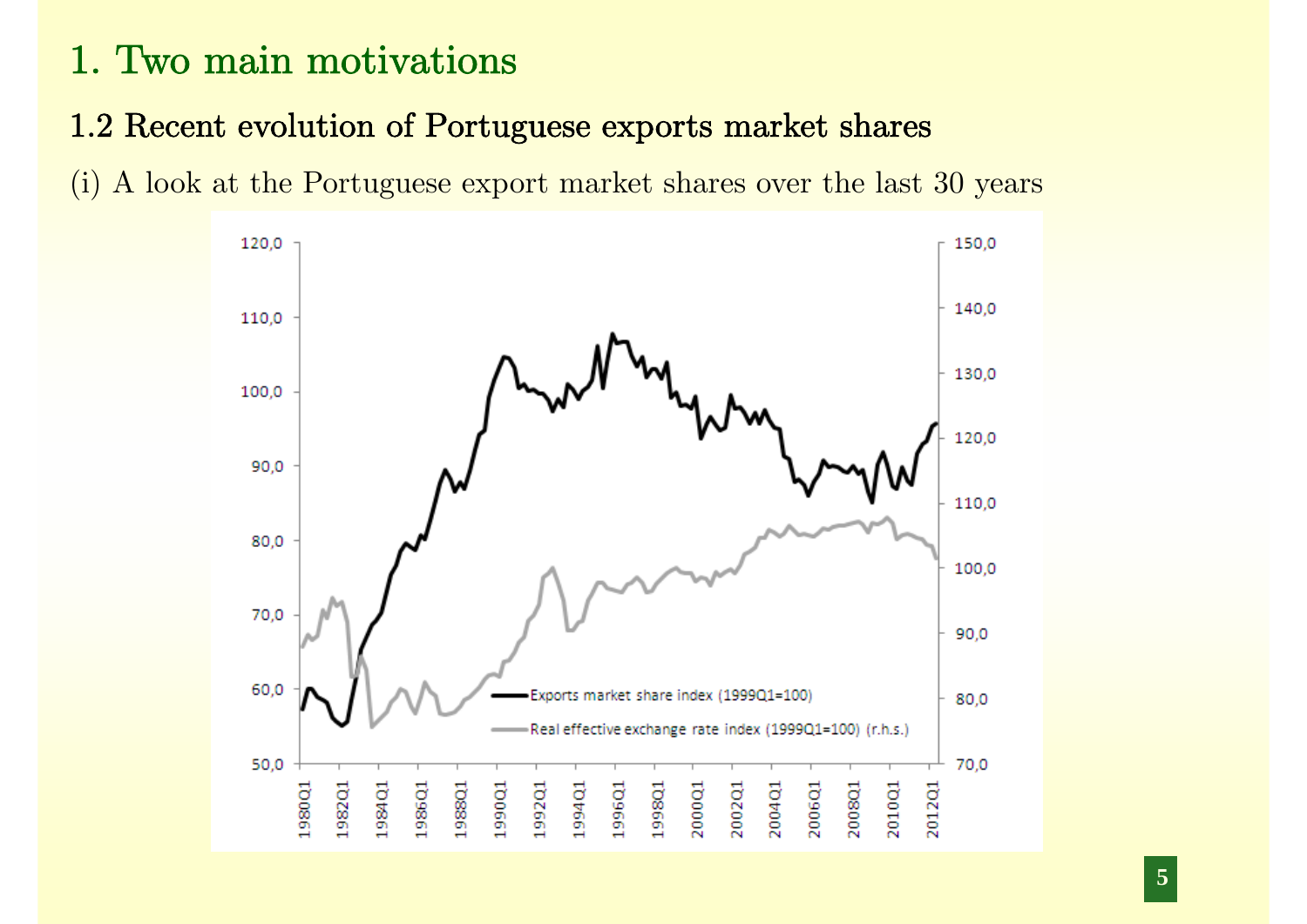### 1.2 Recent evolution of Portuguese exports market shares

(ii) Difficult to define a long-run relation between export market share and real exchange rate

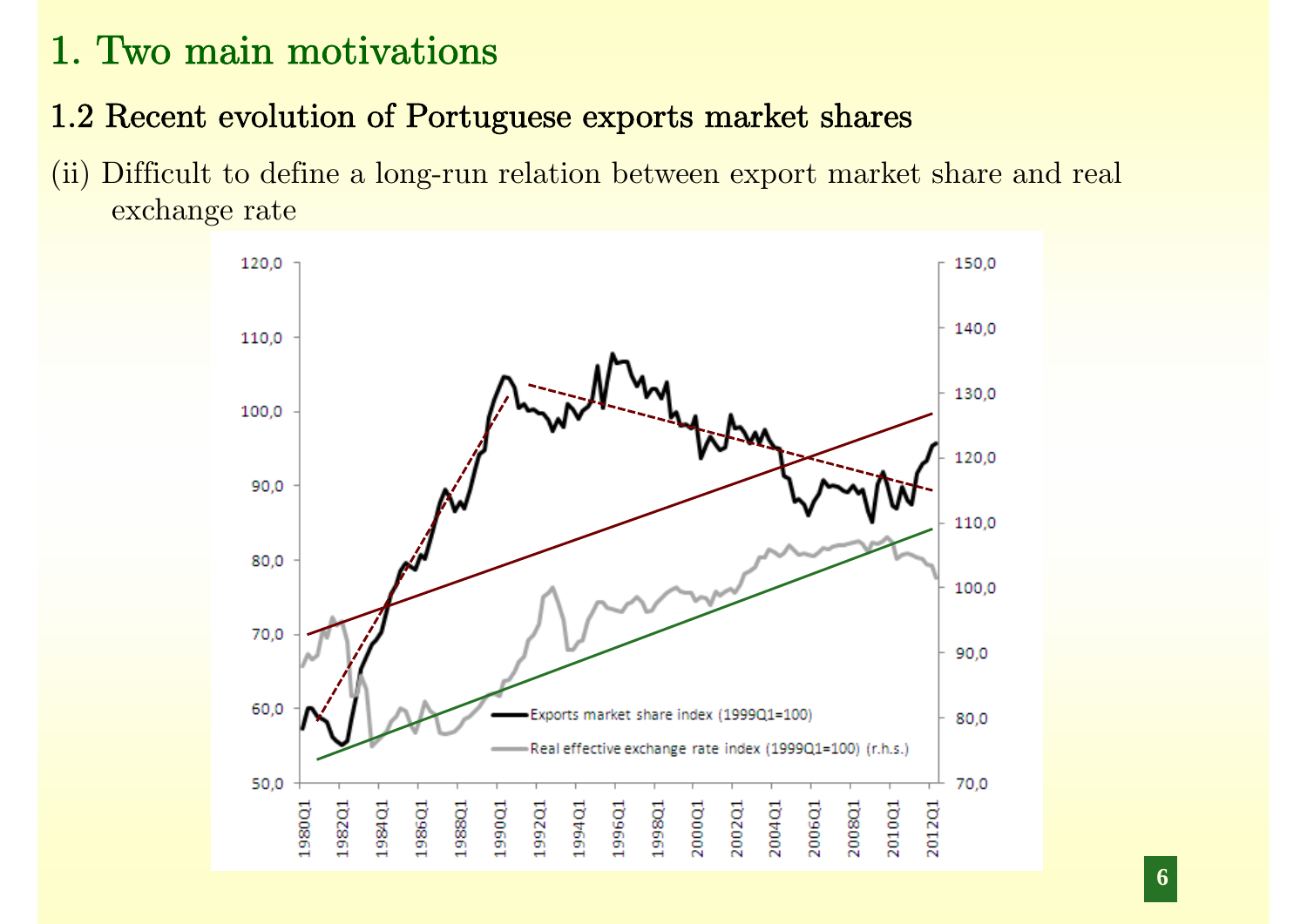#### 1.2 Recent evolution of Portuguese exports market shares

(iii) Difficult to understand the gains of market shares that are going on



18 December 2012**7**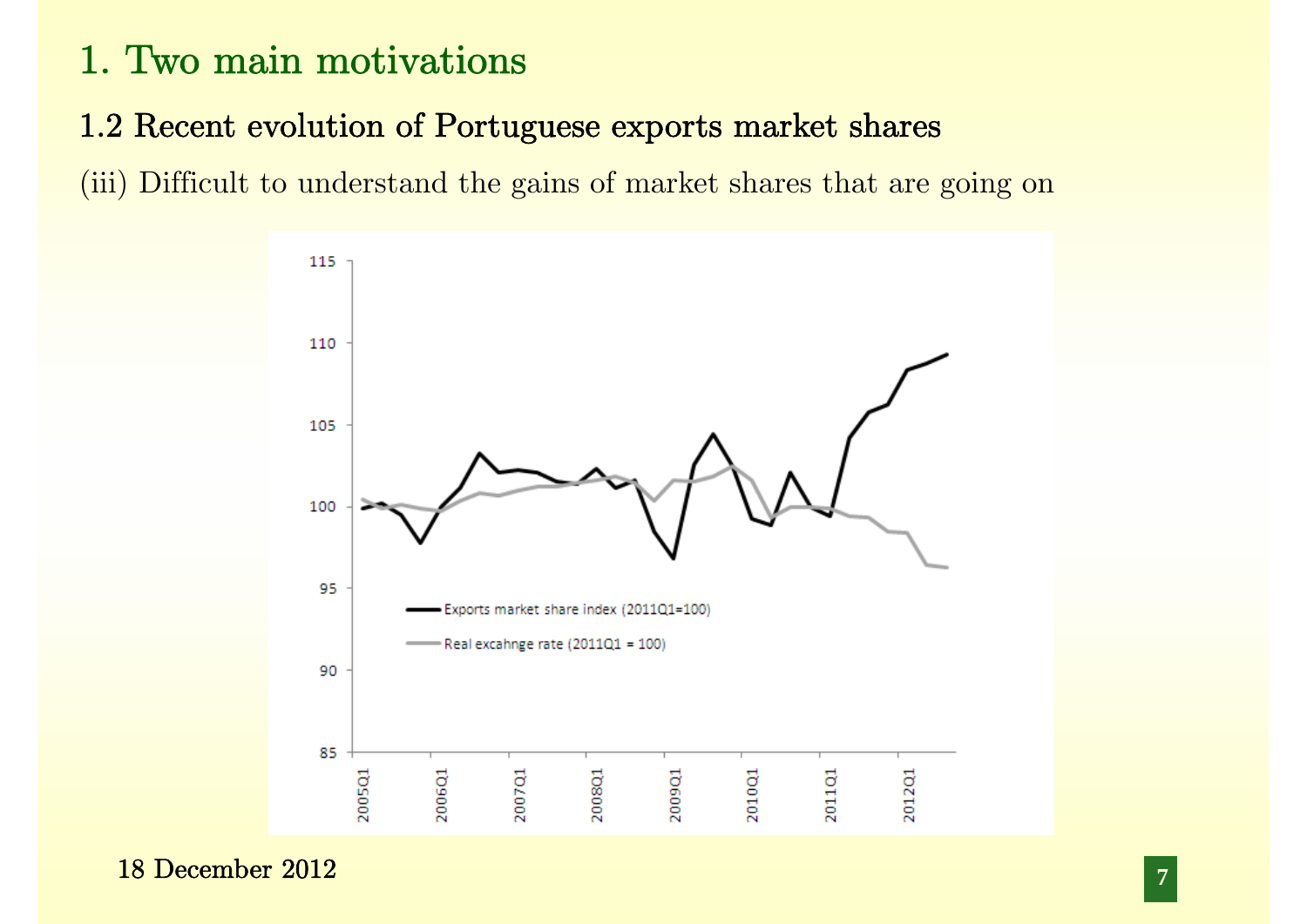#### 1.2 Recent evolution of Portuguese exports market shares

(iii) Difficult to understand the gains of market shares that are going on



18 December 2012**8**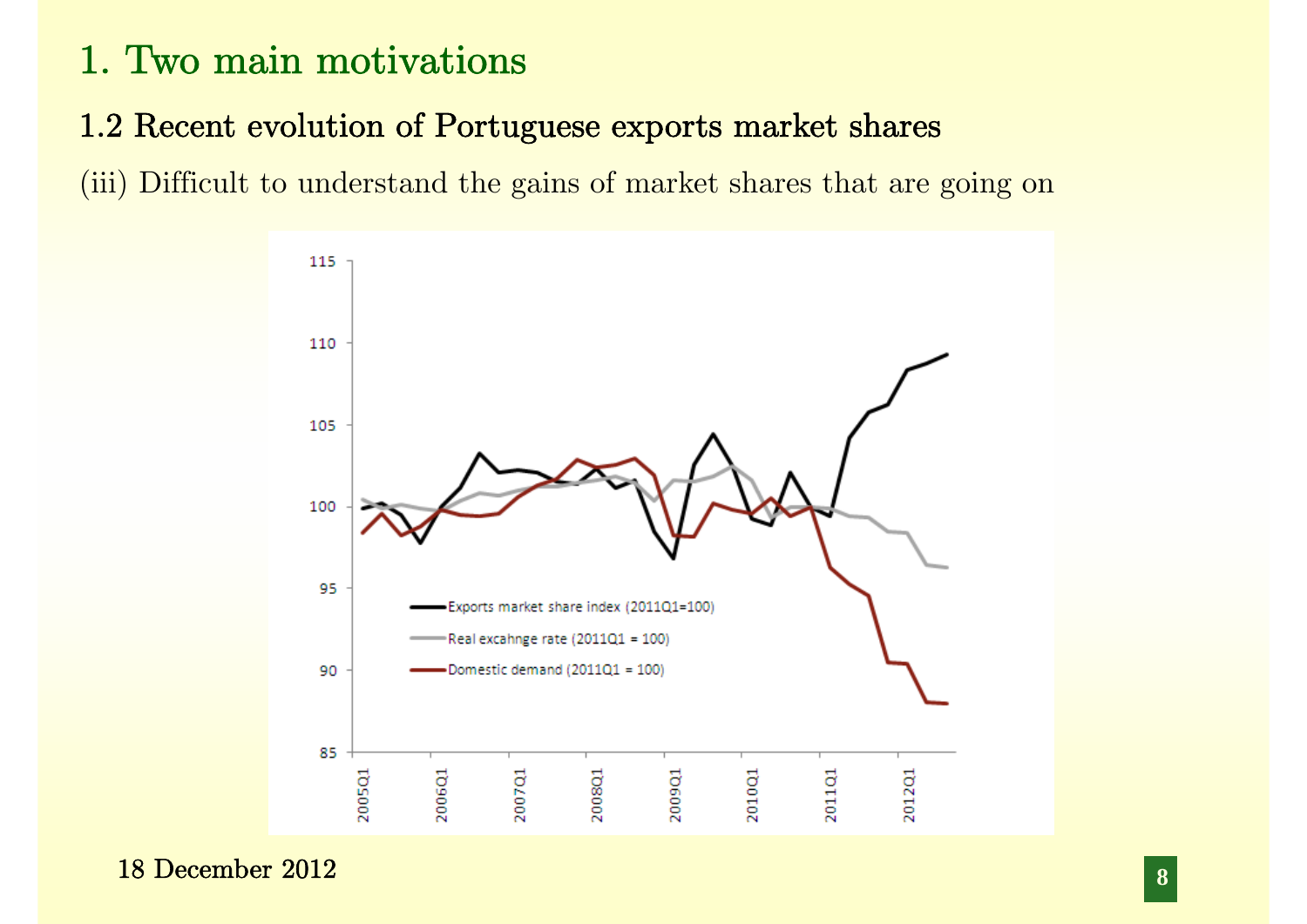### 2. Main results

#### 2.1 Error correction mechanism models

Symmetric effects

$$
\Delta X_t - \Delta D_t^* = 0.79 + 0.29 \Delta D_{t-4}^* - 0.36 \Delta D D_{t-1} +
$$
  
\n
$$
- 0.32 \Delta D D_{t-2} - 0.036 (X_{t-1} - D_{t-1}^*) +
$$
  
\n
$$
- 0.32 \Delta D D_{t-2} - 0.036 (X_{t-1} - D_{t-1}^*) +
$$
  
\n
$$
- 0.10 E_{t-1} + 0.0073 \ln Trend
$$
  
\n
$$
(-3.24)
$$

Asymetric effects:

$$
\Delta DD_t = \begin{cases} \Delta DD_t^+ \text{ if } \Delta DD_t > 0\\ \Delta DD_t^- \text{ if } \Delta DD_t < 0 \end{cases}
$$

$$
\Delta X_t - \Delta D_t^* = 0.75 + 0.29 \Delta D_{t-4}^* - 0.67 \Delta D D_{t-1}^- +
$$
  
\n
$$
- 0.50 \Delta D D_{t-2}^- - 0.31 \Delta D D_{t-2}^+ +
$$
  
\n
$$
- 0.038 \left( X_{t-1} - D_{t-1}^* \right) - 0.091 E_{t-1} +
$$
  
\n
$$
+ 0.0057 \ln Trend
$$
  
\n(0.70)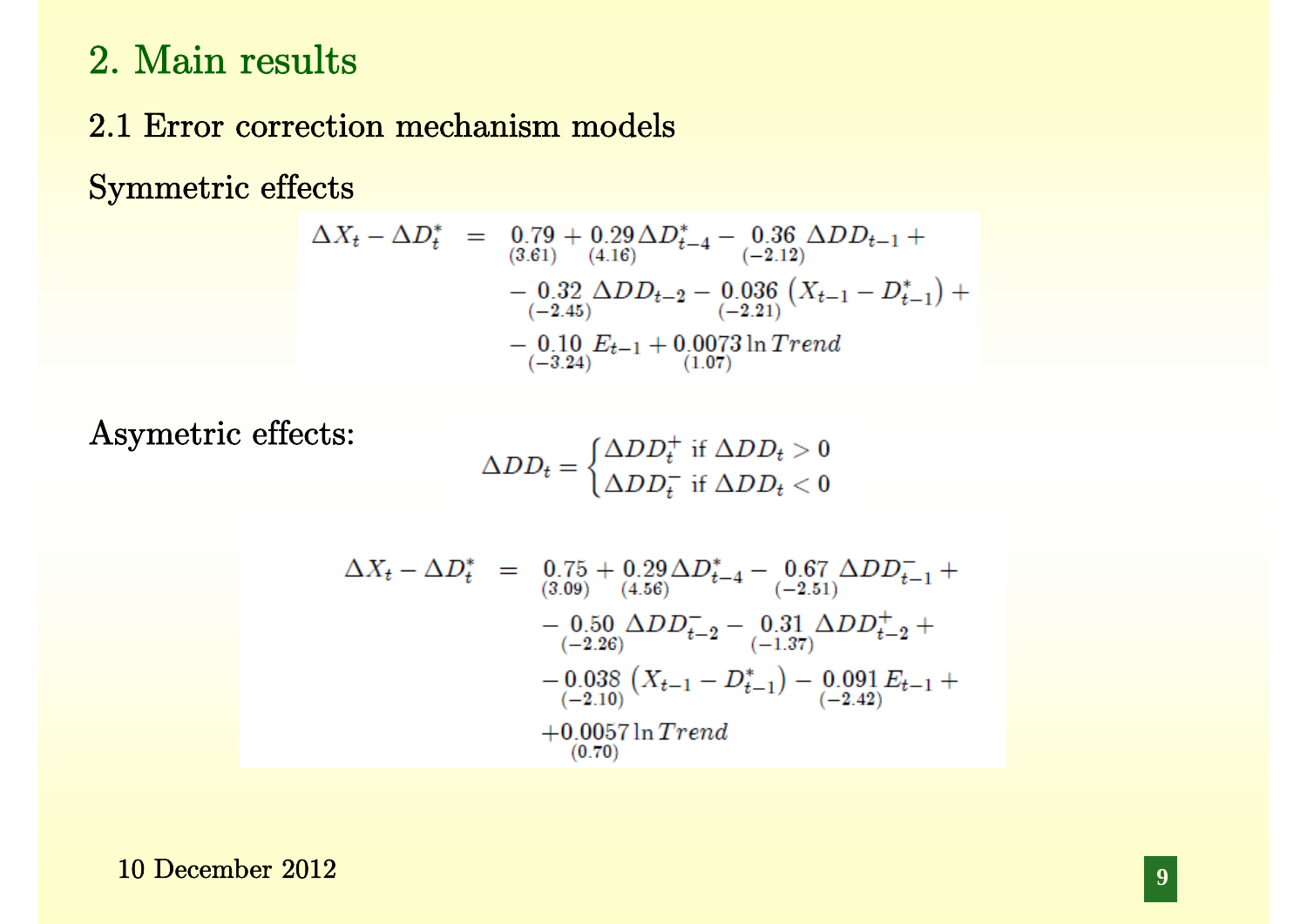2. Main results

2.2 First differences models

Symmetric effects

$$
\Delta X_t - \Delta D_t^* = 0.0044 + 0.15 \Delta X_{t-2} + 0.14 \Delta X_{t-3} +
$$
  
\n(2.02) (1.94)  
\n
$$
- 0.53 \Delta D_{t-2}^* + 0.29 \Delta D_{t-4}^* +
$$
  
\n(3.61)  
\n
$$
- 0.090 \Delta E_{t-4} - 0.29 \Delta DD_{t-1}
$$
  
\n(-1.29)

Asymetric effects:

$$
\Delta X_t - \Delta D_t^* = 0.0019 + 0.16 \Delta X_{t-2} + 0.13 \Delta X_{t-3} +
$$
  
\n
$$
- 0.53 \Delta D_{t-2}^* + 0.28 \Delta D_{t-4}^* +
$$
  
\n
$$
- 0.53 \Delta D_{t-2}^* + 0.28 \Delta D_{t-4}^* +
$$
  
\n
$$
- 0.096 \Delta E_{t-4} - 0.60 \Delta D D_{t-1}^- +
$$
  
\n
$$
- 0.079 \Delta D D_{t-1}^+ +
$$
  
\n
$$
- 0.079 \Delta D D_{t-1}^+
$$

3 December 2012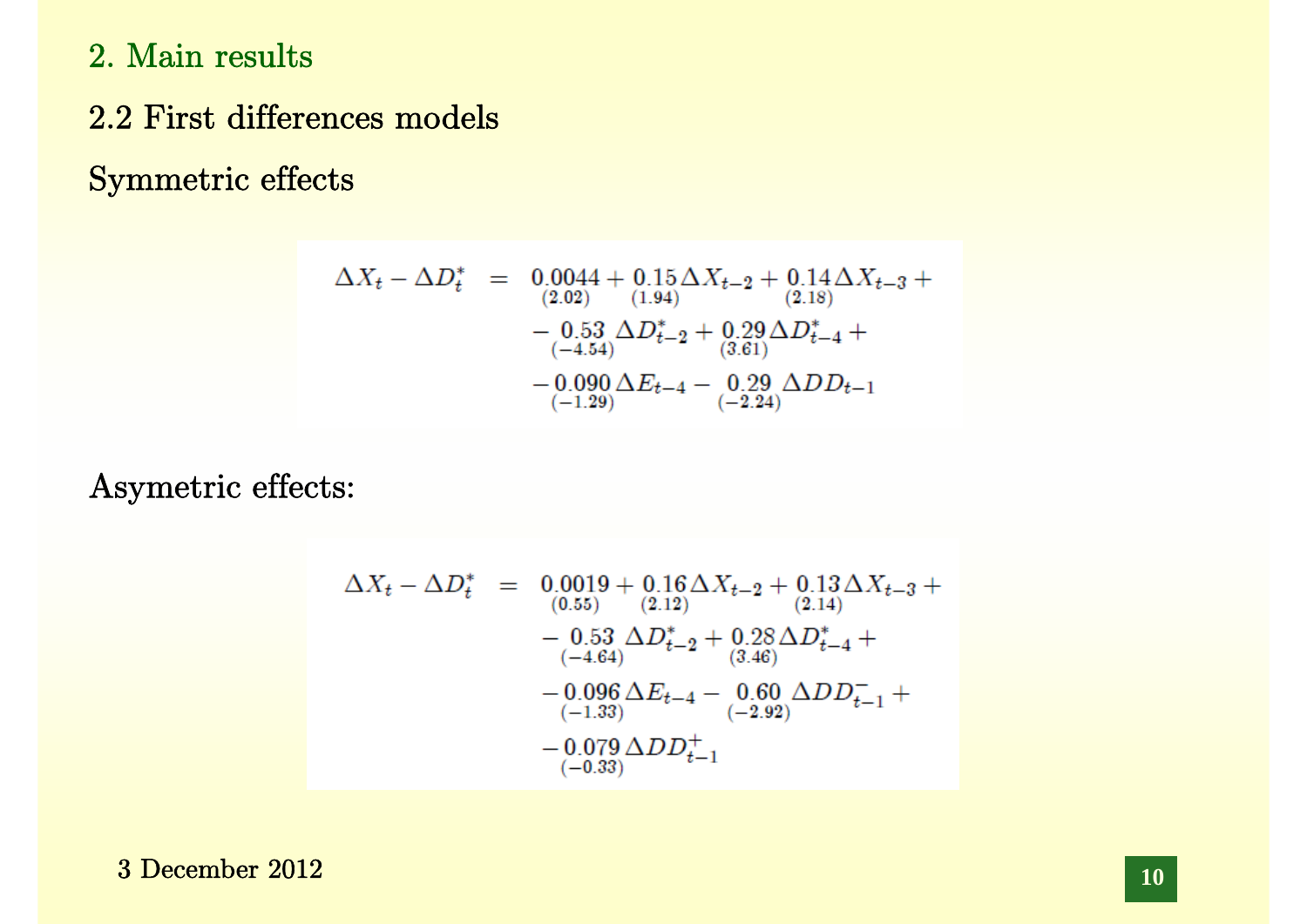- 2. Main results
- 2.3 Stability analysis

i) Results are basically the same when the recent period is excluded.

ii) Better results when selecting a sample from 1990 onwards (results will be included in the next version of the paper).

- Stronger and more significant effect of domestic demand.
- Stronger asymmetry.
- Stronger long-run relation, without be necessary to include the log Trend deterministic variable.